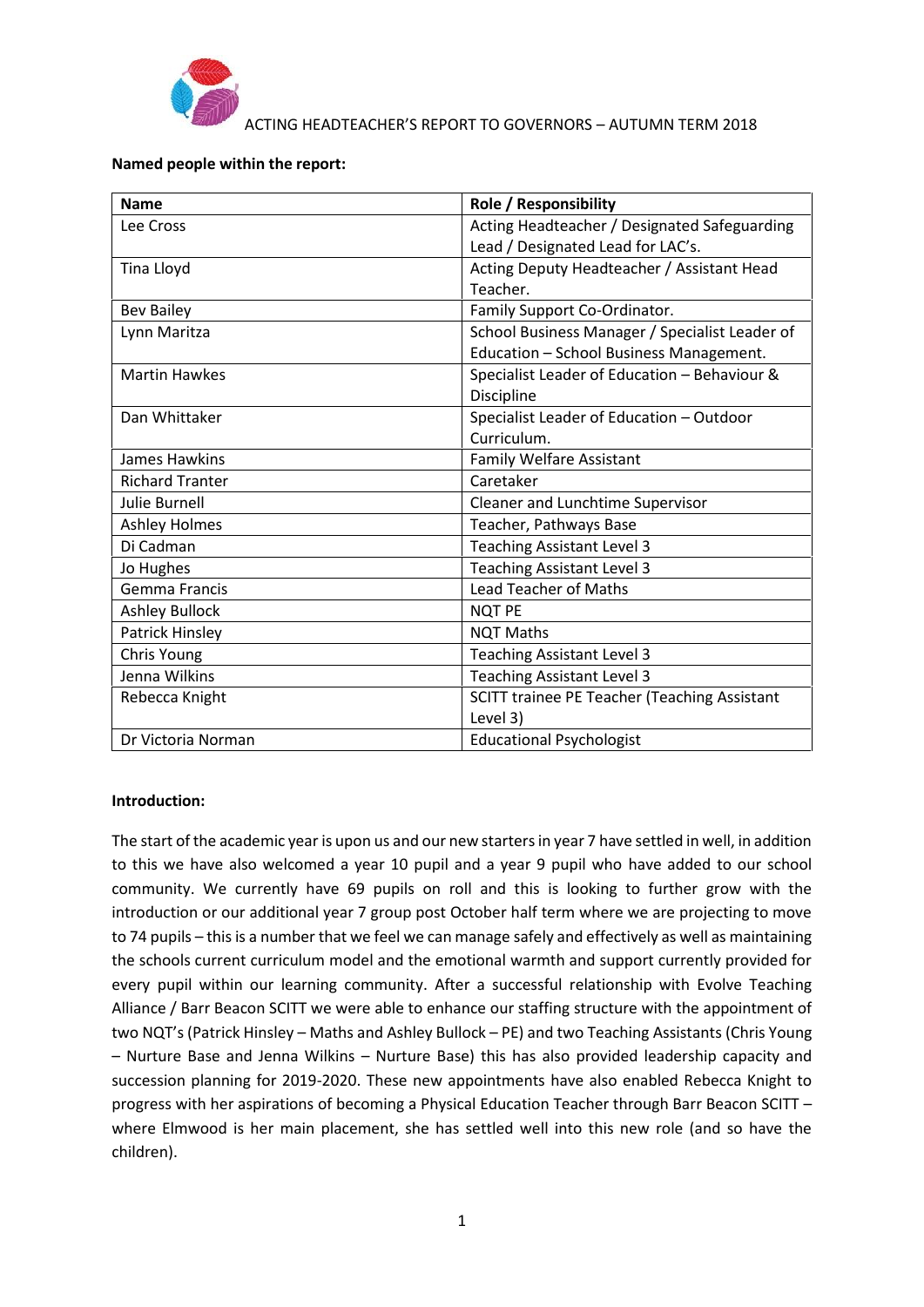The school has faced some challenges<sup>1</sup> since returning in September 2018, which has placed additional pressure on staff, governors and pupils. Our relationships with Hays and Now Education has enabled us to source high quality cover, who share our love and passion for working with our fantastic pupils on a daily basis.

The school has co-operated with all the requests made by the LA and will await the feedback from them on Tuesday  $13<sup>th</sup>$  November 2018:

| Safeguarding Review 9th October 2018 | (Safeguarding Co-ordinator,<br>Baker<br>Seona<br>Walsall)<br>Alan Hassall (LADO, Walsall)                                                                                 |
|--------------------------------------|---------------------------------------------------------------------------------------------------------------------------------------------------------------------------|
| Leadership Review 18th October 2018  | Trevor Sutcliffe (ENTRUST, Staffordshire)<br>Debbie Barnes (ENTRUST, Staffordshire)<br>The above was commissioned by Trudy Pyatt<br>(School Improvement Manager, Walsall) |

In addition to this the school has also commissioned the following external reviews *(note the safeguarding Review was already arranged prior to the Local Authorities decision to identify the school as a concern).*

| Safeguarding Review 25 <sup>th</sup> September 2018 | Pickering (Safeguarding<br>Manager,<br>Karen |  |
|-----------------------------------------------------|----------------------------------------------|--|
|                                                     | Shenstone Lodge SEMH School)                 |  |
| Leadership Support 16 <sup>th</sup> October 2018    | Ms Jacquie Newsome (MATRIX Consultant) and   |  |
|                                                     | Lyndsey Draycott (Headteacher,<br>Ms<br>Barr |  |
|                                                     | Beacon).                                     |  |

The safeguarding review from Karen Pickering is available and will be shared with governors, this has enabled Sallyann Tuckwell-Allen (Safeguarding Link Governor) to have a baseline assessment of where safeguarding is across the school with the addition of the 2016-17 and 2017-18 self-audits to formulate her thoughts. The leadership support report is currently in draft and hasn't been released as of yet. I am confident that this report will not only support our preparation for Ofsted but also go some way to address the outcomes of the Leadership Review by the LA.

The roles and responsibilities document initially agreed to support the phased retirement of Simon Hubbard will need to be reviewed and amended due to Lee Cross now being the Acting Headteacher for 5 days per week (initially agreed for 2 days per week) to enable all aspects of leadership are achieved within a timely manner as well as maintaining an appropriate work life balance for all involved.

The school has completed satisfactory surveys for 2017-18 and these are found in the following place http://www.elmwood.walsall.sch.uk/news/parents-area/satisfaction-survey this provides senior leaders with an ammonised views of parents / carers to enable us to work more effectively in educating their children. Elements of this data will be used to ratify the schools effectiveness judgement (but not in isolation).

 $1$  The school has been identified as a School Causing Concern by the Local Authority, with the intention to work in partnership with Senior Leaders to gain the assurances of effective safeguarding and school improvement within the school.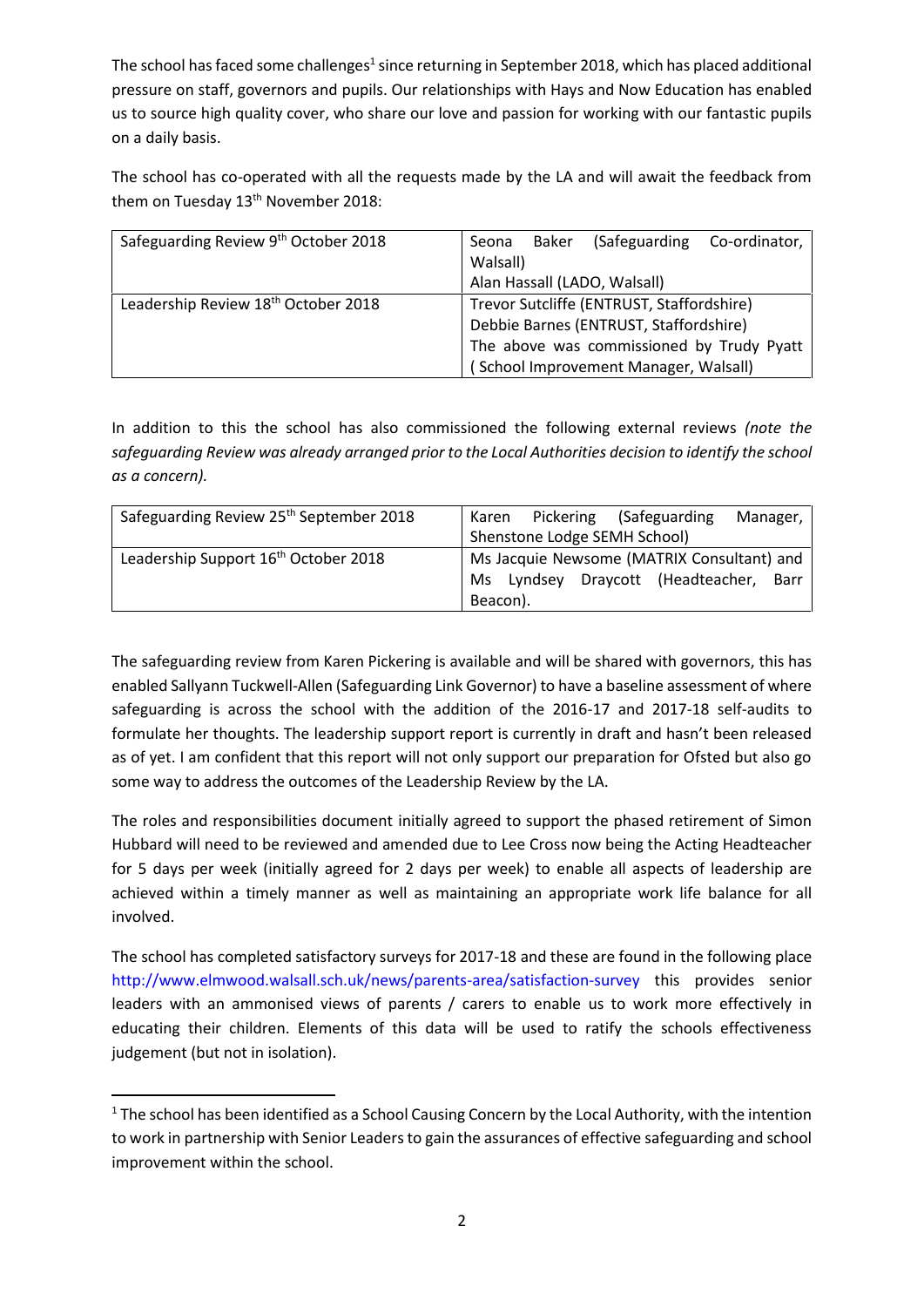It is my pleasure to introduce Dr Victoria Norman (Educational Psychologist) who has decided to join the team to deliver some core development work with staff as well as individual pupils who we feel require additional insight into why they are having difficulty with engagement or retention of information. During the Summer Term 2018 and Autumn Term 2018 she has provided clinical supervision for Martin Hawkes as well as delivering the theory behind the use of clinical supervision through "Solution Circles", she will present evaluations of the impact of these "circles" in December 2018 as well as the recent theoretical models of how to support and challenge pupils with PDA (which was an area that has come out of Teaching Assistant's Performance Appraisal). Dr Victoria Norman will add great value to the team as she has supported the school for the past 3 years as a member of Walsall EP Traded Service.

**Outcomes of pupils at Elmwood School:** Current judgement ratified by LA Improvement Partner Grade 2 (July 2018). In addition to this Deb Barnes and Trevor Sutcliffe (ENTRUST – School Improvement Consultants) and Ms Jacquie Newsome (MATRIX Consultant) and Ms Lyndsey Draycott (Headteacher, Barr Beacon Academy) also ratified the SLT judgements around Outcomes of Pupils (November 2018).

The following figures are taken from the close of the academic year 2017-2018. Again, it celebrates the hard work of staff and pupils. The following themes can be highlighted:

- Progress within English remains a strength within the school, and is particularly impressive when you consider the Curriculum Lead for English was absent throughout the Autumn Term 2017.
- Progress within Maths remains within the outstanding judgement but there have been challenges within KS3 progress for two of the year 8 groups.
- Progress in Science has significantly improved (both at KS3 and KS4), this has been down to the Curriculum Lead for Science planning and delivering consistently good lessons that are practical and engaging whilst securing an appropriate curriculum at KS4 to showcase every pupils strengths, resulting in them all achieving a Science qualification at the end of the year. This was an area of concern in 2016-17 as progress and attainment were both judged inadequate.

| <b>Key Stage 3</b> |                                                                                                                                                                            |                           |  |
|--------------------|----------------------------------------------------------------------------------------------------------------------------------------------------------------------------|---------------------------|--|
| <b>Subject</b>     | <b>Progress Descriptor</b>                                                                                                                                                 | <b>Progress Judgement</b> |  |
| English            | 90% of pupils are making at or<br>above expected progress from<br>their baseline assessments<br>into school, with 84% of that<br>cohort making above expected<br>progress. | Outstanding               |  |
| Maths              | 80% of pupils are making at or<br>above expected progress from<br>their baseline assessments<br>into school, with 53% of that<br>cohort making above expected<br>progress. | Outstanding               |  |
| Science            | 77% of pupils are making at or<br>above expected progress from<br>their baseline assessments                                                                               | Good                      |  |

 Progress across the school is contributing towards the Year 11 attainment and all staff have contributed towards the positive outcomes of our year 11 leavers.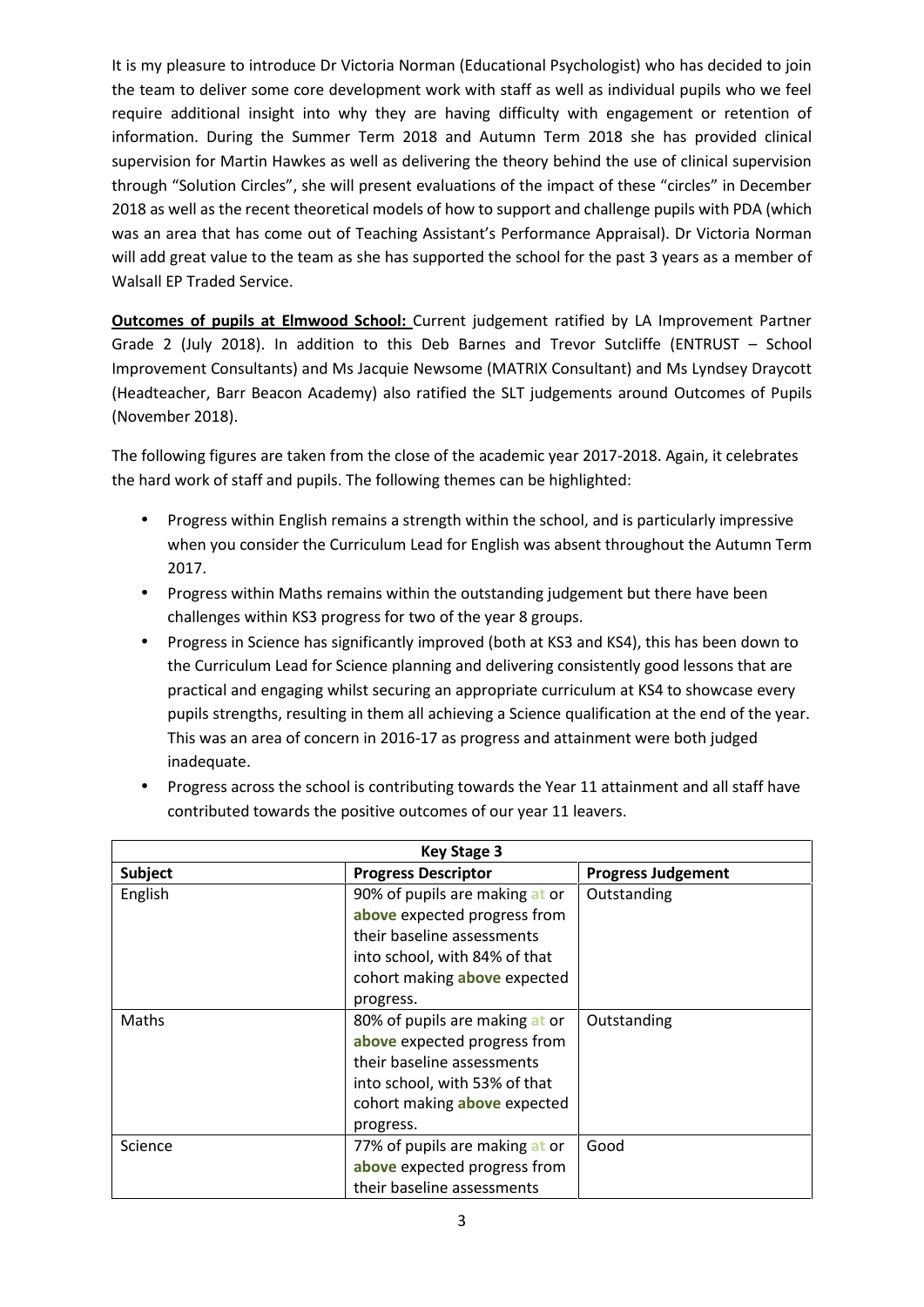| into school, with 60% of that<br>cohort making <b>above</b> expected |  |
|----------------------------------------------------------------------|--|
| progress.                                                            |  |

| Key Stage 4 (including Teacher Assessment of Year 11 cohort) |                                |                           |  |
|--------------------------------------------------------------|--------------------------------|---------------------------|--|
| <b>Subject</b>                                               | <b>Progress Descriptor</b>     | <b>Progress Judgement</b> |  |
| English                                                      | 100% of pupils are making at   | Outstanding               |  |
|                                                              | or above expected progress     |                           |  |
|                                                              | from their baseline            |                           |  |
|                                                              | assessments into school, with  |                           |  |
|                                                              | 90% of that cohort making      |                           |  |
|                                                              | above expected progress.       |                           |  |
| Maths                                                        | 90% of pupils are making at or | Outstanding               |  |
|                                                              | above expected progress from   |                           |  |
|                                                              | their baseline assessments     |                           |  |
|                                                              | into school, with 83% of that  |                           |  |
|                                                              | cohort making above expected   |                           |  |
|                                                              | progress.                      |                           |  |
| Science                                                      | 70% of pupils are making at or | Good                      |  |
|                                                              | above expected progress from   |                           |  |
|                                                              | their baseline assessments     |                           |  |
|                                                              | into school, with 43% of that  |                           |  |
|                                                              | cohort making above expected   |                           |  |
|                                                              | progress.                      |                           |  |

#### Year 11 Leavers 2017:

I am pleased to report an increase of average APS since the last inspection (March 2014) further highlighting the drive of the pupils to want to achieve and open up real life opportunities at Post 16 providers:

| <b>Academic Year</b> | <b>Average APS points</b> | Improvement |
|----------------------|---------------------------|-------------|
| 2017-2018            | 238                       | $+70$       |
| 2016-2017            | 168                       | $+2$        |
| 2015-2016            | 166                       | $+17$       |
| 2014-2015            | 149                       | $+10$       |
| 2013-2014            | 139                       |             |

The significant APS improvement is partly due to the addition of GCSE Combined Science qualifications; early entry Biology GCSE; GCSE Art and increased number of pupils achieving Level 2 Pass in BTEC Sport and Performing Arts.

This is reinforced by **ALL** year 11's still within training, education or employment and testament to Bev Bailey's commitment and determination in working with other professionals and parents in maintaining those high expectations and the importance of education.

When looking at the progress from baseline entry into school to EKS4 we can securely say there is a judgement of good in English, Maths and Science. This consistent approach has enabled the following attainment judgements for our year 11 pupils: (The following judgements are taken from The National Strategies: Data Set 1, Progression Guidelines). http://www.elmwood.walsall.sch.uk/examinationinformation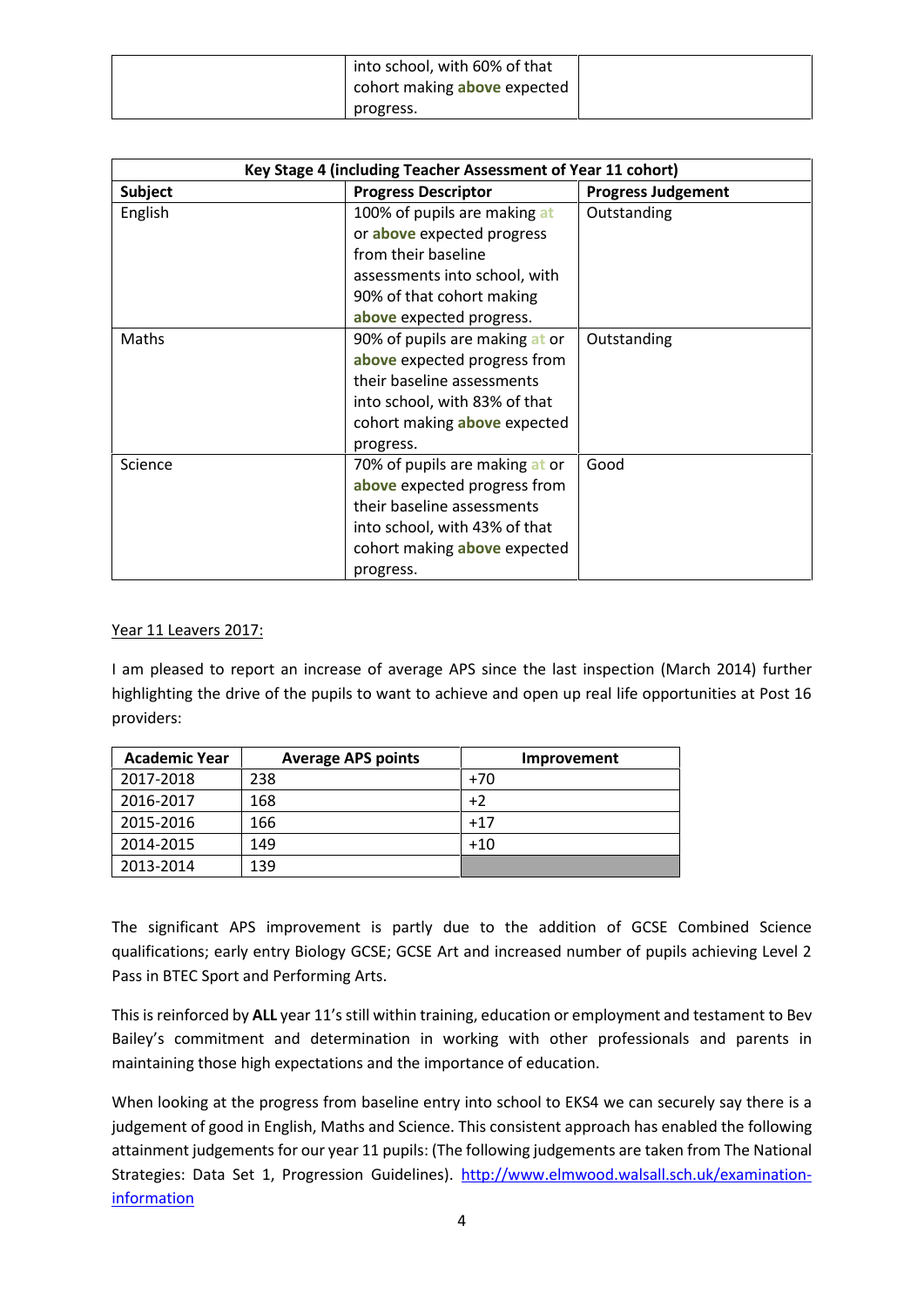| Subject | EKS2-EKS4                       | EKS3-EKS4                       |
|---------|---------------------------------|---------------------------------|
| English | 60% achieved at least a median  | 80% achieved at least a median  |
|         | quartile judgement, of that     | quartile judgement, of that     |
|         | achieved at least an<br>100%    | 63% achieved at least an upper  |
|         | upper quartile (or better),     | quartile (or better), meaning a |
|         | meaning a judgement of Good.    | judgement of Outstanding.       |
| Maths   | 40% achieved at least a median  | 80% achieved at least a median  |
|         | quartile judgement, of that     | quartile judgement, of that     |
|         | 50% achieved at least an upper  | 100% achieved at least an       |
|         | quartile (or better), meaning a | quartile (or better),<br>upper  |
|         | judgement of<br><b>Requires</b> | meaning a judgement of          |
|         | Improvement.                    | <b>Outstanding.</b>             |

Here is a table highlighting the GCSE's (or equivalents) achieved by our year 11's:

| <b>Pupil</b> | Grade / APS | <b>KS2-4 Quartile</b>       | <b>KS3-4 Quartile</b>       |
|--------------|-------------|-----------------------------|-----------------------------|
|              |             | Judgement                   | Judgement                   |
| A            | B/46        | N/A                         | <b>Above Upper Quartile</b> |
| B            | B/46        | <b>Upper Quartile</b>       | <b>Above Upper Quartile</b> |
| C            | B/46        | <b>Above Upper Quartile</b> | <b>Above Upper Quartile</b> |
| D            | EL3 $/$ 16  | N/A                         | <b>Below Lower Quartile</b> |
| E            | U/0         | <b>Below Lower Quartile</b> | <b>Below Lower Quartile</b> |
| F            | B/46        | N/A                         | <b>Above Upper Quartile</b> |
| G            | E/28        | N/A                         | <b>Upper Quartile</b>       |
| Н            | B/46        | <b>Upper Quartile</b>       | <b>Above Upper Quartile</b> |
|              | EL2/12      | N/A                         | N/A                         |
|              | E/28        | <b>Lower Quartile</b>       | <b>Upper Quartile</b>       |
| К            | E/28        | N/A                         | <b>Upper Quartile</b>       |

English Gateway Certificate:

# Maths Gateway Certificate

| <b>Pupil</b> | Grade / APS | <b>KS2-4 Quartile</b>       | <b>KS3-4 Quartile</b>       |
|--------------|-------------|-----------------------------|-----------------------------|
|              |             | <b>Judgement</b>            | Judgement                   |
| A            | B/46        | N/A                         | <b>Above Upper Quartile</b> |
| B            | B/46        | <b>Lower Quartile</b>       | <b>Above Upper Quartile</b> |
| C            | E/28        | <b>Median Quartile</b>      | <b>Upper Quartile</b>       |
| D            | E/28        | N/A                         | <b>Above Upper Quartile</b> |
| E            | EL1/9       | <b>Below Lower Quartile</b> | <b>Below Lower Quartile</b> |
| F            | B/46        | N/A                         | <b>Above Upper Quartile</b> |
| G            | E/28        | N/A                         | <b>Above Upper Quartile</b> |
| н            | B/46        | <b>Above Upper Quartile</b> | <b>Above Upper Quartile</b> |
|              | EL2 / 11    | N/A                         | N/A                         |
|              | E/28        | <b>Below Lower Quartile</b> | <b>Upper Quartile</b>       |
| к            | EL3/16      | N/A                         | <b>Lower Quartile</b>       |

# Science OCR GCSE Combined Science

| <b>Pupil</b> | Grade / APS | <b>KS3-4 Progress</b><br><b>Judgement</b> |
|--------------|-------------|-------------------------------------------|
| B            | 5/40        | <b>Above Expected</b>                     |
|              | 5/40        |                                           |
|              | 5/40        | <b>Above Expected</b>                     |
|              | 5/40        |                                           |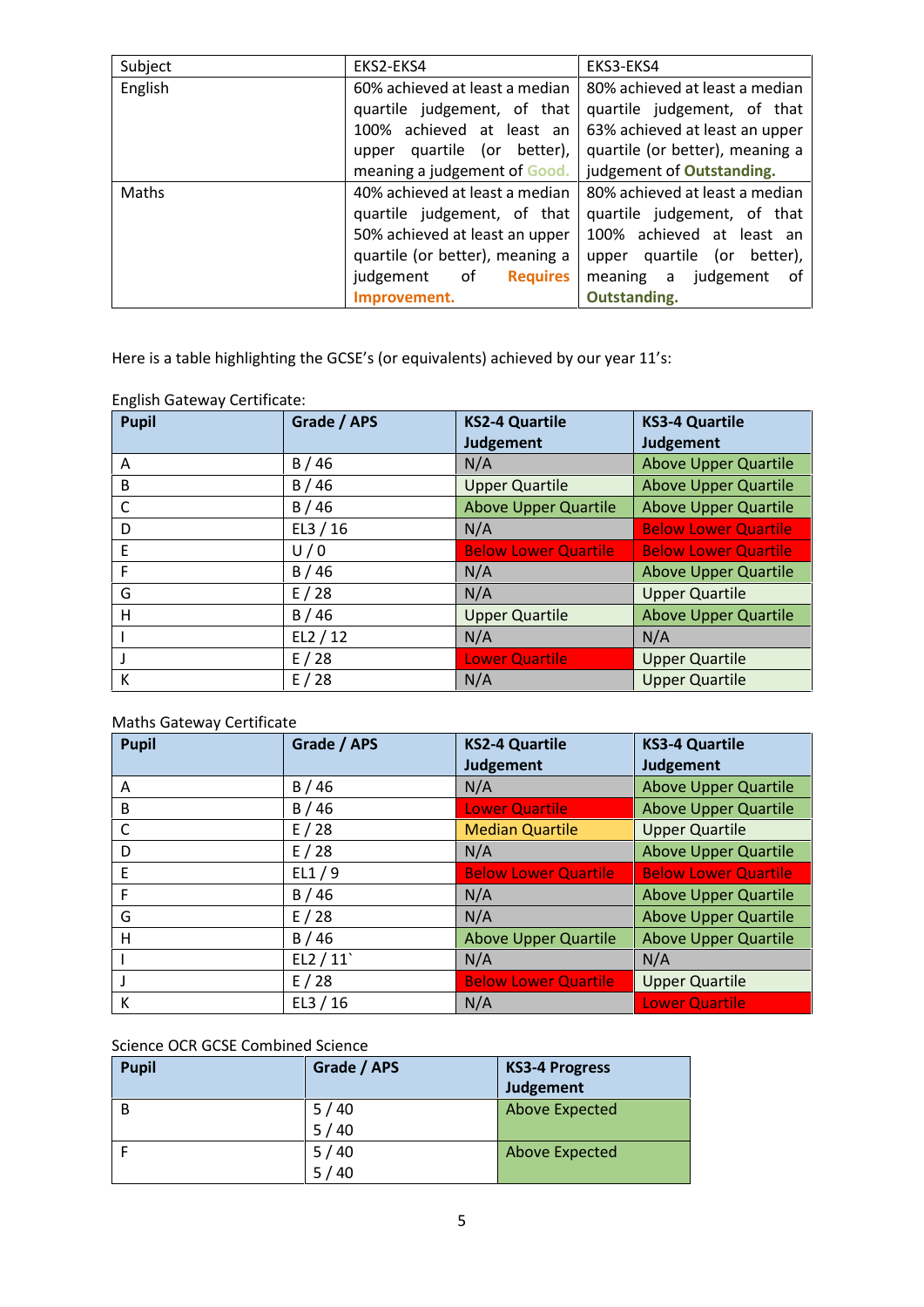Science OCR GCSE Biology

| <b>Pupil</b> | Grade / APS | <b>KS3-4 Progress</b> |
|--------------|-------------|-----------------------|
|              |             | Judgement             |
|              | C/40        | <b>Above Expected</b> |
| B            | D/34        | <b>Below Expected</b> |

Science OCR GCSE (Environmental and Land Based Studies)

| <b>Pupil</b> | Grade / APS | <b>KS3-4 Progress</b><br>Judgement |
|--------------|-------------|------------------------------------|
| G            | F/22        | <b>Below Expected</b>              |
|              | E/28        | At Expected                        |
|              | E/28        | <b>Below Expected</b>              |
|              | F/22        | <b>Above Expected</b>              |

#### Science Gateway Award

| <b>Pupil</b> | Grade / APS | KS3-4 Progress |  |
|--------------|-------------|----------------|--|
|              |             | Judgement      |  |
|              | E/28        | At Expected    |  |
|              | E/28        | At Expected    |  |

http://www.elmwood.walsall.sch.uk/teaching-and-learning/pupil-premium The following document highlights the comparison of those who are classified as disadvantaged. The fey findings are:

- Maths progress for FSM & LAC's is behind NFSM within KS3.
- Writing progress for FSM & LAC's is behind NFSM within KS3 (but both groups are achieving within the outstanding judgement).
- Science progress within year 9 has had the largest impact on progress.

#### $\bullet$  and  $\bullet$

**Quality of teaching, learning and assessment in Elmwood School:** Current judgement ratified by LA Improvement Partner Grade 2 (July 2018). In addition to this Deb Barnes and Trevor Sutcliffe (ENTRUST – School Improvement Consultants) and Ms Jacquie Newsome (MATRIX Consultant) and Ms Lyndsey Draycott (Headteacher, Barr Beacon Academy) also ratified the SLT judgements around Teaching and Learning (November 2018).

Work continued from the Summer Term 2018 where staff developed their understanding of emotions and how to support pupils in their labelling of them. This became the focus of the Perspective Rapid Feedback observations that occurred w/b  $1<sup>st</sup>$  October 2018 in addition to how the schools values / ethos is demonstrated in the lesson, strengths and even better if's. The lessons were observed by Lee Cross and Tina Lloyd (with 50% being completed jointly to moderate judgements).

| 39 Lessons Observed |         |         |         |         |  |  |  |
|---------------------|---------|---------|---------|---------|--|--|--|
|                     | Grade 1 | Grade 2 | Grade 3 | Grade 4 |  |  |  |
| Number<br>οf        | -8      | 25      | b       |         |  |  |  |
| Lessons             |         |         |         |         |  |  |  |
| % of lessons        | 21%     | 64%     | 15%     | 0%      |  |  |  |
|                     | 85%     |         |         |         |  |  |  |

It was agreed that if a lesson was observed as grade 3 then the subsequent two lessons would have to be at least grade 2 to prevent further escalation to pre-capability support. Three members of staff were able to demonstrate this throughout the week, but one member of staff delivered two lessons (both at grade 3). They will commence the pre-capability support plan  $w/b$  12<sup>th</sup> November with a progress review on 30<sup>th</sup> November to establish whether it will progress to formal capabilities.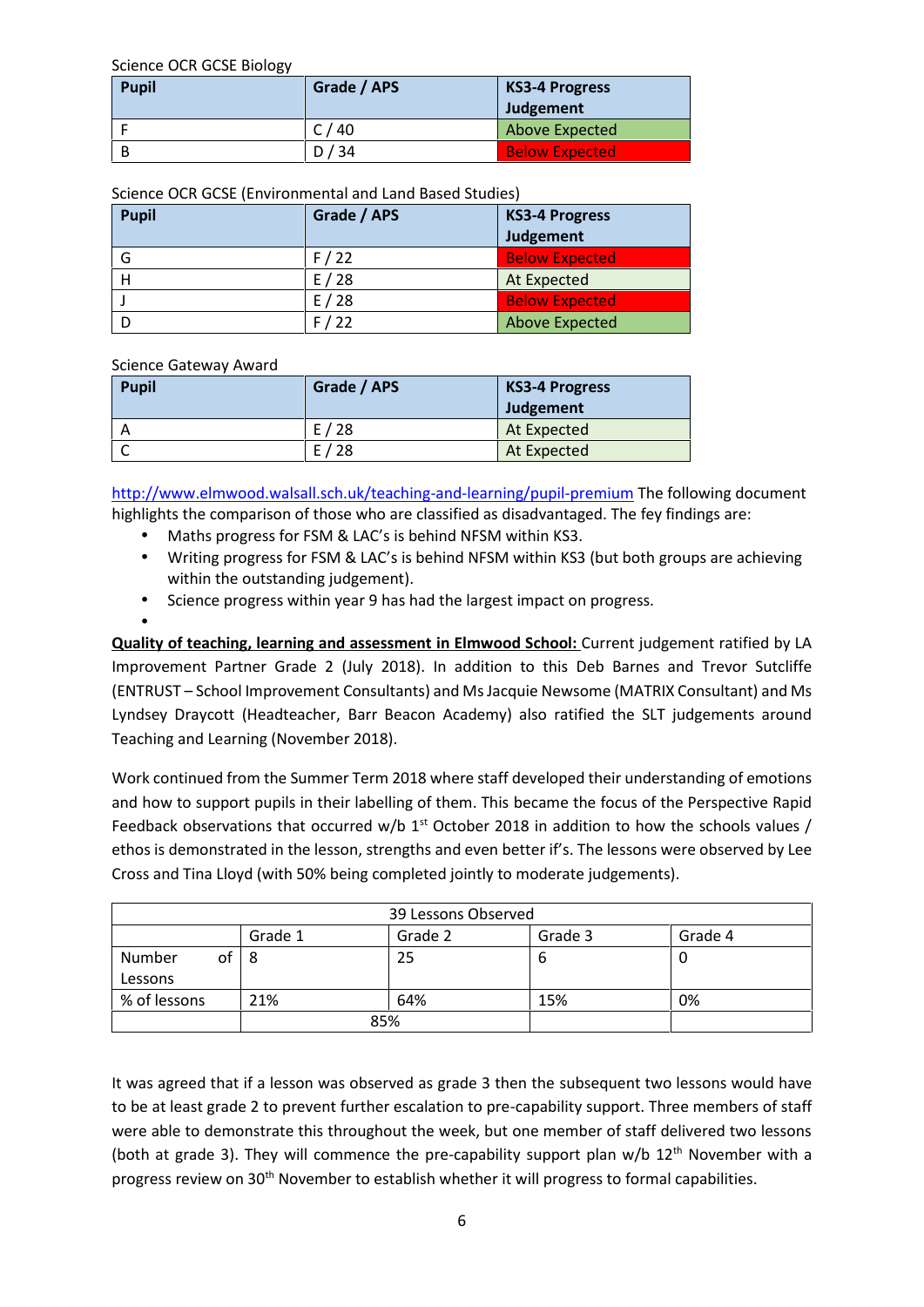| 18 Teachers / Unqualified Teachers / Instructors Observed |         |         |         |         |  |  |  |
|-----------------------------------------------------------|---------|---------|---------|---------|--|--|--|
|                                                           | Grade 1 | Grade 2 | Grade 3 | Grade 4 |  |  |  |
| Number of staff                                           |         | 15      |         |         |  |  |  |
| % of staff                                                | 11%     | 83%     | 6%      | 0%      |  |  |  |
|                                                           | 94%     |         |         |         |  |  |  |

The number of staff delivering outstanding lessons has significantly dropped by 20% (3 members of staff) compared to Spring Term 2018.

Lee Cross and Tina Lloyd have created a Teaching, Learning and Assessment Timetable 2018-19 which provides clear focus during each ½ term what we are looking for as well how the evidence will be collected. In addition to this we will complete two weekly learning walks which will also enable us to shape training needs 2 weekly.

All members of staff have completed the review of 2017-18 Performance Appraisal and set appropriate targets for 2018-19. A teacher and teaching assistant performance appraisal document has been externally moderated with positive feedback how the schools whole school priorities are weaved into every members of staff appraisal meeting giving clarity and direct opportunity for school improvement. Lee Cross' appraisal will occur with Tracy Brandwood supported by Christine Fraser (Headteacher, Castle Business College and National Leader of Education) by 30<sup>th</sup> November 2018.

**Personal development, behaviour and welfare of pupils at Elmwood School:** Current judgement ratified by LA Improvement Partner Grade 2 (July 2018). In addition to this Deb Barnes and Trevor Sutcliffe (ENTRUST – School Improvement Consultants) and Ms Jacquie Newsome (MATRIX Consultant) and Ms Lyndsey Draycott (Headteacher, Barr Beacon Academy) also ratified the SLT judgements around Behaviour and welfare of pupils (November 2018).

As part of the re-distribution of responsibilities Tina Lloyd has completed detailed analysis of bullying incidents, racist incidents, exclusions and attendance (supported by Lee Cross and James Hawkins).

## Bullying Incidents:

There were 4 incidents of bullying across the Summer Term 2018, and of those perpetrators of bullying behaviour none had demonstrated this behaviour during the Spring Term 2018 or Autumn Term 2017. There has been 3 incidents of bullying so far this term.

96.77% of parents / carers feel that bullying is dealt with within the school, and the same amount felt their child was looked after. Finally though 100% felt their child felt safe within the school.

#### Racist Incidents:

There were 4 incidents of racist behaviour across the Summer Term 2018, this is an elevated number based on Autumn and Spring Term 2017-18 figures of 1 reportable incident. 3 of the 4 pupils involved had never been involved before with racist behaviours but 1 pupil has repeatedly demonstrated these views over a pro-longed period of time, even after the following work:

- Follow up work in class and through assemblies.
- Withdrawn from the group.
- Contact with parent.
- Verbal warnings.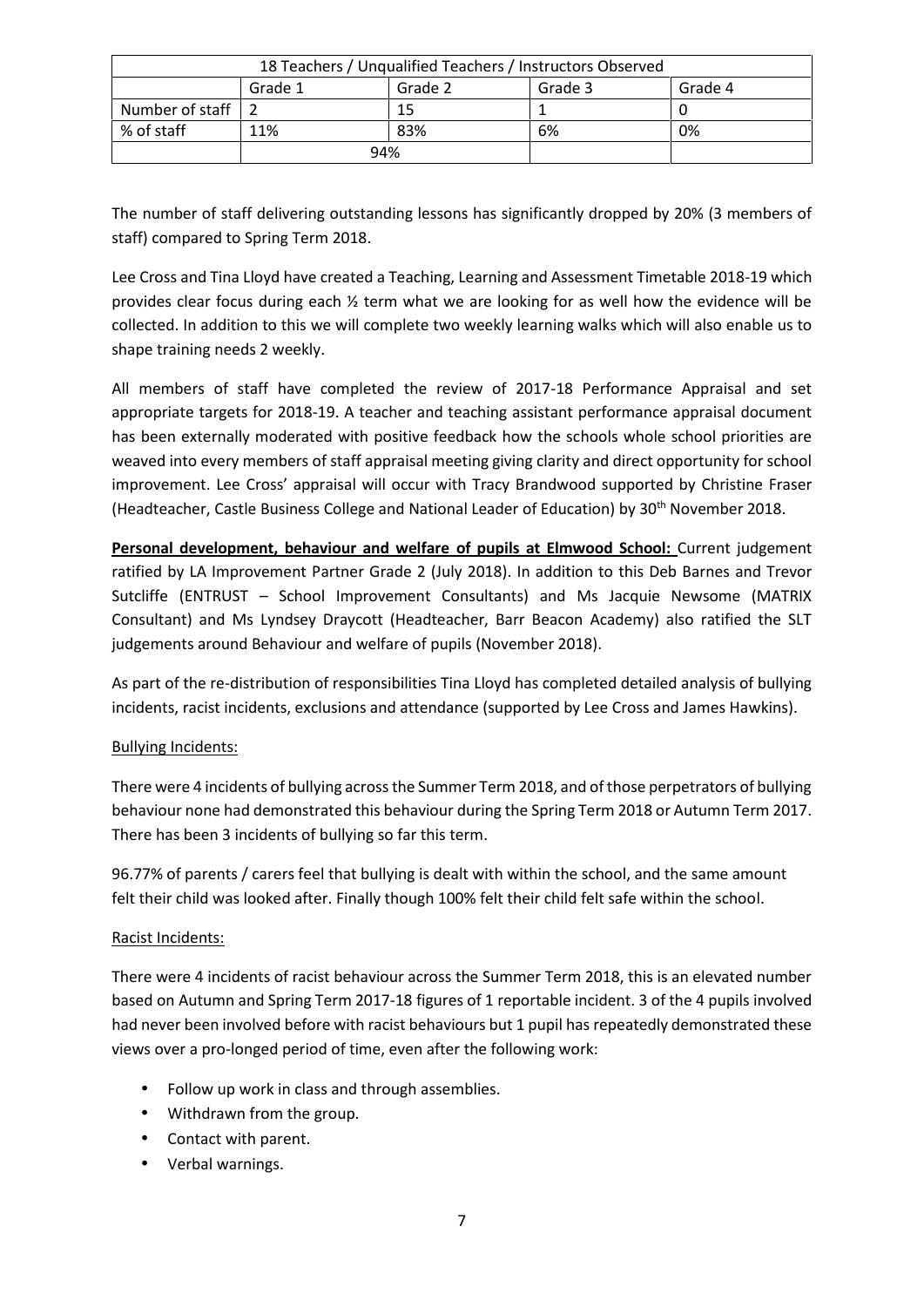Any further incidents will result in direct work with Youth Justice Team and possible direct Police involvement.

## Exclusions:

Exclusions are continuing to reduce and are only used as a means of exercising the schools high expectations where certain behaviours presented leave us with no other option. The school has developed a number of strategies throughout 2017-18 to reduce the use of exclusions:

- Work around identifying pupil emotions and ways in which pupils can regulate them.
- The introduction of Pupil Requests (within the Individual Behaviour Plan).
- The use of Reflective Practice, giving a process for internal withdrawal.
- Developing Rational, Emotional and Behavioural Therapy through effective mentoring.

| Academic Year | of <sub>l</sub><br>Total<br>number | 0f<br>Number<br>pupils | Total days lost |
|---------------|------------------------------------|------------------------|-----------------|
|               | exclusions                         | excluded               |                 |
| 2017-18       | 32                                 | 19 (17.5%)             | 70              |
| 2016-17       | 67                                 | 24 (37%)               | 157             |
| 2015-16       | 57                                 | 24 (45%)               | 120.5           |
| 2014-15       | 77                                 | 30 (57%)               | 149             |

As you can clearly see there is clear impact in the manner in which we are working with the pupils at Elmwood and practice has become embedded which has resorted in 79 days gained of education since the last inspection (March 2014) and an improvement of 39.5% pupils remaining within education. This is on the back of a growing school roll from 52 pupils in 2014-15 to 69 pupils in 2017-18.

Since the start of the Autumn Term 2018 there has been 7 exclusions affecting 6 pupils.

## Attendance:

The attendance figures for the Autumn Term One 2018 is:

| Pupil on roll | Overall Attendance | Authorised Absence | Unauthorised Absence |
|---------------|--------------------|--------------------|----------------------|
| -69           | 86.48%             | 5.66%              | '.86%                |

| Academic | Pupil on | Overall    | Authorised | Unauthorised | Persistent | Persistent |
|----------|----------|------------|------------|--------------|------------|------------|
| Year     | roll     | Attendance | Absence    | Absence      | Absentee   | Absentee   |
|          |          |            |            |              | number     | percentage |
|          |          |            |            |              | (below     |            |
|          |          |            |            |              | 90%)       |            |
| 2017-18  | 69       | 86.21%     | 4.76%      | 9.04%        | 24         | 34.78%     |
| 2016-17  | 65       | 84.80%     | 5.50%      | 9.7%         | 25         | 40.32%     |
| 2015-16  | 53       | 85.79%     | 3.13%      | 11.08%       | 18         | 33.9%      |
| 2014-15  | 52       | 85.77%     | 4.41%      | 9.82%        | 25         | 48.08%     |

Attendance has continued to improve and the Attendance Monitoring Document is enabling Tina Lloyd to review and track pupils attendance and work in collaboration with James Hawkins and the Education Welfare Officer to offer support and challenge as a means of encouraging positive attendance and what that means for each and every one of them. Here is a copy of the tracking document: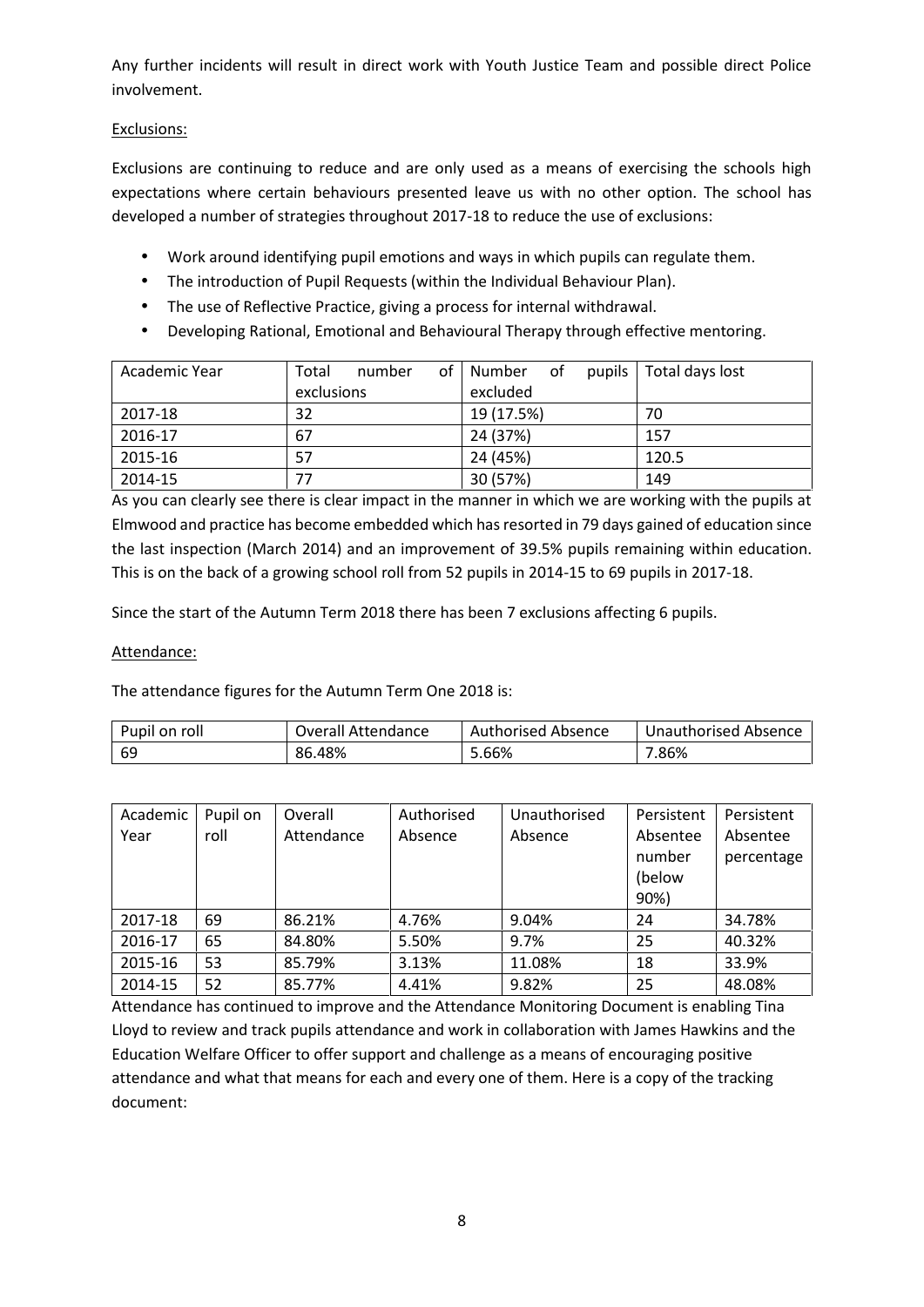| 3<br>5<br>6<br>8<br>9<br>10<br>11<br>12<br>13<br>14 | 104<br>11A<br>100<br>Year 0<br>7B<br>7A<br>104<br>Year 9<br>10A | .<br>50%<br>52.5%<br>7526<br>56.7%<br>50%<br>75%<br>75%<br>56.7%<br>C <sub>9</sub> | <b>PERMITTENT</b><br>80%<br>80%<br>50%<br>80%<br><b>40%</b> | 20%<br><b>B0%</b> | 3403446<br>87.5%<br>0%<br>75%<br>50% | 711177711170<br>80%<br>60%<br>60% | 40%<br>80%<br>60% | 200300200<br>25%<br>75% | 896896898<br>9096<br>0% | #########<br>80%<br>80%<br>40%<br>801 | <b>HUAHHAHHA</b><br>20%<br>40% | <b>HEAVEANEA</b><br>80%<br>40% | <b>MOJNOJNO</b><br>80%<br>40% | #########<br>60% | Home Call / Visit<br><b>Pupil Meeting</b><br><b>Parent Meeting</b><br>First Werning Letter from LA |  |
|-----------------------------------------------------|-----------------------------------------------------------------|------------------------------------------------------------------------------------|-------------------------------------------------------------|-------------------|--------------------------------------|-----------------------------------|-------------------|-------------------------|-------------------------|---------------------------------------|--------------------------------|--------------------------------|-------------------------------|------------------|----------------------------------------------------------------------------------------------------|--|
|                                                     |                                                                 |                                                                                    |                                                             |                   |                                      |                                   |                   |                         |                         |                                       |                                |                                |                               |                  |                                                                                                    |  |
|                                                     |                                                                 |                                                                                    |                                                             |                   |                                      |                                   |                   |                         |                         |                                       |                                |                                |                               |                  |                                                                                                    |  |
|                                                     |                                                                 |                                                                                    |                                                             |                   |                                      |                                   |                   |                         |                         |                                       |                                |                                |                               |                  |                                                                                                    |  |
|                                                     |                                                                 |                                                                                    |                                                             |                   |                                      |                                   |                   |                         |                         |                                       |                                |                                |                               |                  |                                                                                                    |  |
|                                                     |                                                                 |                                                                                    |                                                             |                   |                                      |                                   |                   |                         |                         |                                       |                                |                                |                               |                  | <b>Final Warning Letter from LA</b>                                                                |  |
|                                                     |                                                                 |                                                                                    |                                                             |                   |                                      |                                   |                   |                         |                         |                                       | <b>B0%</b>                     |                                |                               | 60%              | Panel                                                                                              |  |
|                                                     |                                                                 |                                                                                    |                                                             |                   |                                      |                                   |                   |                         |                         |                                       |                                |                                | 40%                           | 60%              | <b>AP12 Letter from LA</b>                                                                         |  |
|                                                     |                                                                 |                                                                                    |                                                             |                   |                                      | 80%                               | 80%               |                         |                         |                                       |                                |                                | 40%                           | 80%              | <b>Legal Prosecution</b>                                                                           |  |
|                                                     |                                                                 |                                                                                    |                                                             | 60%               | 25                                   | 40%                               | 40%               | <b>SOR</b>              |                         | <b>40%</b>                            | 60%                            | <b>60%</b>                     | 40%                           | 20%              |                                                                                                    |  |
|                                                     |                                                                 |                                                                                    | 0%                                                          | 0%                | OK                                   | 095                               | 0%                | 0%                      |                         |                                       | 20%                            | 0%                             | 0%                            | 0%               | <b>Fixed Penalty Notice</b>                                                                        |  |
|                                                     | 11 <sub>D</sub>                                                 | 75%                                                                                |                                                             |                   | 75%                                  |                                   | 80%               |                         |                         |                                       |                                |                                |                               |                  |                                                                                                    |  |
|                                                     | 7b                                                              | 37.5%                                                                              | 30%                                                         | 30%               | 37.5%                                | 20%                               | 40%               | 12.5%                   | O%                      | 0%                                    | 0%                             | 0%                             | O <sub>N</sub>                | 0%               |                                                                                                    |  |
| 15                                                  | 115                                                             | 15%                                                                                | <b>60%</b>                                                  | <b>BU%</b>        | $-0%$                                | 60%                               | <b>60%</b>        |                         |                         |                                       |                                |                                |                               |                  |                                                                                                    |  |
| 16                                                  | 7A                                                              | 75%                                                                                |                                                             |                   |                                      |                                   | 80%               |                         |                         |                                       |                                | 80%                            |                               |                  |                                                                                                    |  |
| 17                                                  | 103                                                             | 75%                                                                                |                                                             | 90%               |                                      |                                   |                   |                         |                         | 80%                                   |                                |                                |                               | 60%              |                                                                                                    |  |
| 18                                                  | 11a                                                             | 75%                                                                                |                                                             |                   |                                      | 90%                               |                   |                         |                         |                                       |                                |                                |                               |                  |                                                                                                    |  |
| 19                                                  | 10э                                                             | 12.5%                                                                              | 20%                                                         | 20%               | 125%                                 | 20%                               | 10%               | 0%                      |                         | 20%                                   | 20%                            | 20%                            | 20%                           | 20%              |                                                                                                    |  |
| 20                                                  | 8 <sub>b</sub>                                                  | 75%                                                                                | 90%                                                         |                   |                                      |                                   | 80%               | 50%                     |                         |                                       | 80%                            |                                | 90%                           |                  |                                                                                                    |  |
| 21                                                  | 10 <sub>D</sub>                                                 | 75%                                                                                |                                                             | 70%               |                                      | 80%                               |                   |                         |                         |                                       |                                |                                | 80%                           | 80%              |                                                                                                    |  |
| 22                                                  | 8a                                                              | 75%                                                                                | 80%                                                         |                   | 753                                  | 80%                               |                   | 75%                     | 80%                     |                                       | 80%                            |                                | 60%                           | 80%              |                                                                                                    |  |
| 23                                                  | 11 <sub>b</sub>                                                 | 37.5%                                                                              | 10%                                                         | 40%               | 0%                                   |                                   | O <sub>2</sub>    |                         |                         |                                       |                                |                                |                               |                  |                                                                                                    |  |
| 24<br>8 <sub>L</sub>                                |                                                                 | 87.5%                                                                              |                                                             |                   |                                      | 90%                               |                   |                         |                         |                                       |                                |                                |                               |                  |                                                                                                    |  |
| 25<br>26                                            | 113<br>11a                                                      |                                                                                    | 00%<br>80%                                                  | <b>B0%</b>        |                                      | 80%                               |                   |                         |                         |                                       |                                |                                |                               |                  |                                                                                                    |  |

## Use of Force / Physical Interventions:

Due to the excellent practice of staff around emotion identification and ways in which a child processes that emotion making it less intense the use of any physical interventions has significantly reduced across all categories of risk (Low, Medium and High). It is also important to acknowledge that this reduction in use of physical interventions hasn't increased the need for other behaviour management techniques i.e. exclusions, poor attendance (as all that secondary data is also improving). During 2017-18 there were 6 incidents of the need to use a Ground Recovery Physical Intervention, this was between 2-3% of the whole school population – there were no Ground Recovery Physical Interventions during the Summer Term 2018. In addition to this we have started to review the number of physical interventions used throughout the academic year (since 2015-16), the findings are again extremely positive and show a school that is in control whilst enabling pupils to self-reflect and choose appropriate behaviours.

| <b>Academic Year</b> | 2017-18 | 2016-17 | 2015-16 |
|----------------------|---------|---------|---------|
| <b>Low Risk</b>      | 171     | 258     | 141     |
| <b>Medium Risk</b>   | 57      | 145     | 118     |
| <b>High Risk</b>     | 26      | 70      | 55      |
| <b>Total</b>         | 254     | 473     | 314     |

This data is not solely an indicator of improving behaviour it is also a driver to suggest that we have the appropriate pupils within the school and are able to meet their needs appropriately; at any time an inappropriately placed pupil could significant increase the need to utilise physical interventions as a means of working within the Use of Force Guidance (2012).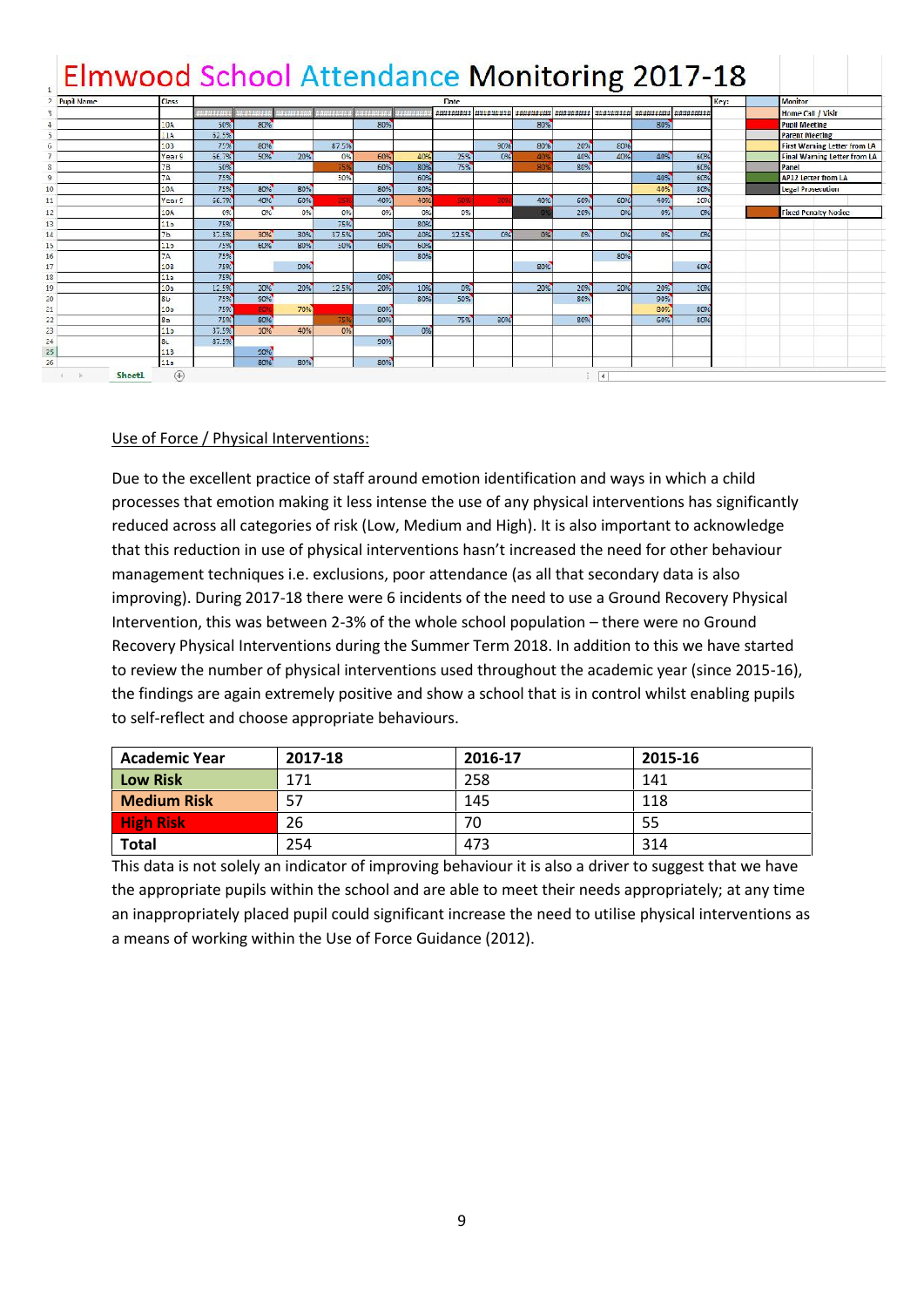

Behaviour across 2017-18 within Nurture can be highlighted as good (75%), Transition can also be highlighted as good (79%) – this was 1% of an outstanding judgement and Pathways can be highlighted as good (76%). If we look at the cumulative judgement across the whole school behaviour can be judged as good (76%). However – if we were to look at individual classes 8c's behaviour during HT4-6 their behaviour, (all be it improving), is still below the schools expectation of at least good behaviour (65%) this has supported the decision to review the groups using the following models:

- Types of violence.
- Academic ability to support extension and stretch and challenge. Also acknowledging those who have an identified secondary need as Cognition & Learning.
- Preparation for KS4 curriculum based on potential Post 16 destinations.

These new groups in Transition for 2018-19 have posed challenges but has enabled a good judgement of behaviour (68%) overall, which is positive.

We didn't have any pupil not achieving a reward trip based on their learning points for the Summer Term 2018, which resulted in a successful and positive return to school and attendance on their reward trip on Friday 7<sup>th</sup> September 2018.

#### Work Experience:

The school has adopted WSCB risk assessment for those who will completing work experience at Elmwood School. This showcases the importance of securing references for all those who are applying to support their own studies within our environment and whether they require a DBS (due to involvement in regular activity). We have had a successful placement from a Year 13 pupil from Barr Beacon, who wants to pursue a teaching career within SEND; a 2<sup>nd</sup> Year trainee nurse, Wolverhampton University 2 week enhancement experience with pupils with SEND and a long term placement from a Year 13 pupil from Walsall College, who wants to work with children through a health and social care background. These experiences also provide our pupils with a wide range of adults and also raises aspirations for them – as trainees are able to provide real life experiences of working at a Post 16 provider.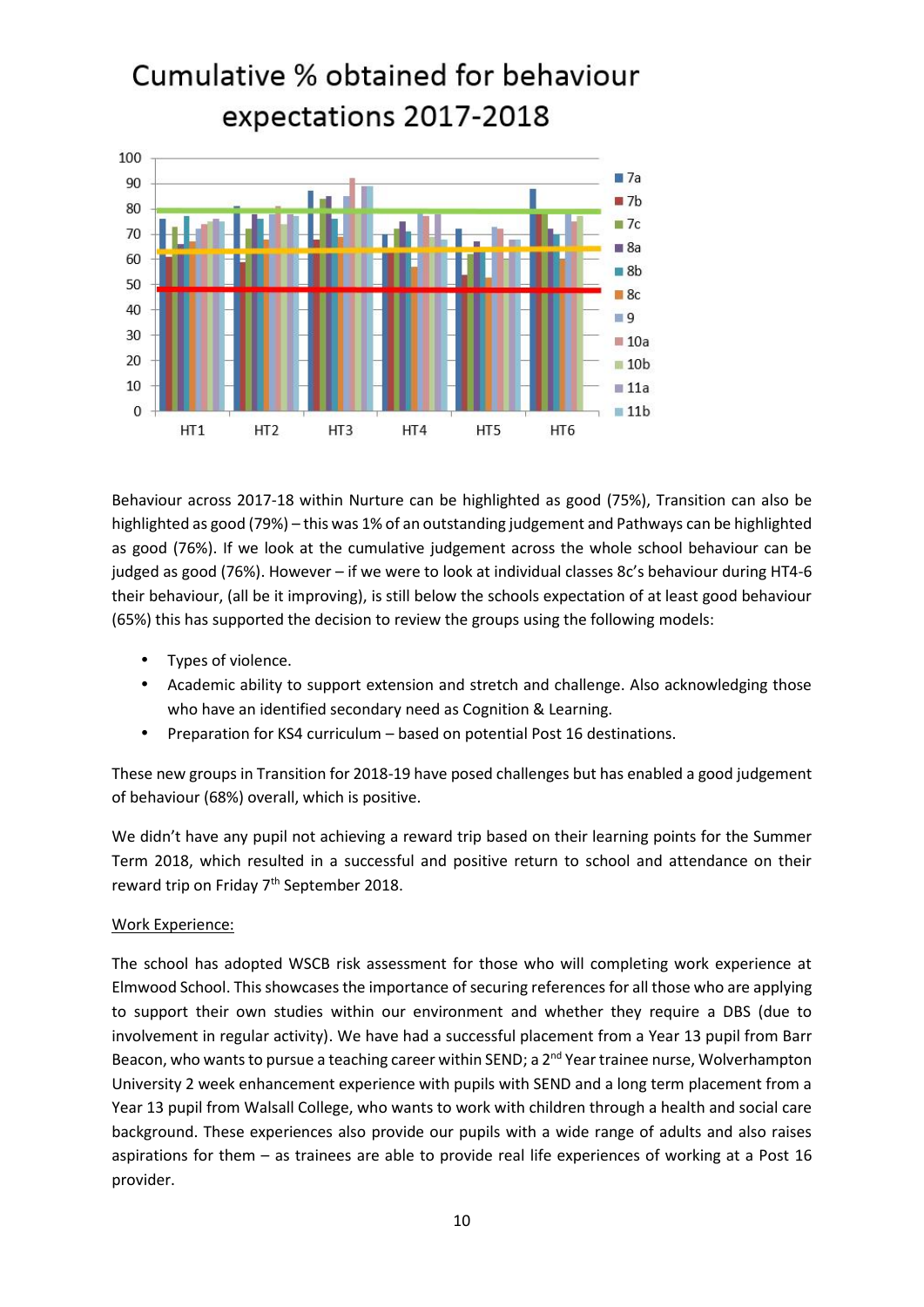#### Health and Safety Training  $24<sup>th</sup> - 26<sup>th</sup>$  October 2018:

All staff (including supply teaching assistants) participated in this year's annual Team Teach refresher training. This was the first year that we have reduced the amount of practical content on the course, based on the significant reduction of Ground Recovery Interventions and the schools direction towards emotional coaching model. Lynn Maritza, also attended the training further developing the leadership teams capacity to support colleagues and also be an advocate for the pupils during interventions, also with the change of working hours for Richard Tranter and Julie Burnell it was essential that they also felt safe and able to support colleagues as they are both on site whilst pupils are. The three day training addressed:

- The justifications for using force (aligned to pupil voice and legislation).
- Thinking creatively about Pupil Requests.
- Emotion Coaching.
- Effective recording and reporting.
- The move away, guide away and take away of sharp objects (the 5 angles of attack).
- Prompt, guide and escort using a variety of gradual and gradient holds.
- The use of combination techniques to reduce the need of supporting in a Ground Recovery position.
- The Shield Ground Recovery (with updates from Team Teach) staff felt this was no longer as effective as previously.

It was decided that we would not re-accredit the use of Front Ground Recovery at Elmwood School as we no longer need that level of intervention, if a situation does arise where staff feel that the risk is that high that a dynamic risk assessment calls for the use of this technique it will be recorded as an emergency response and Lee Cross and / or Martin Hawkes (Team Teach Advanced Tutor) have to be present for the de-brief of the physical intervention to moderate the justification of staff to use that technique. If it becomes clear that there is an elevated risk that this may happen again in house training with specific staff will occur.

Staff also completed fire evacuation, working at heights and manual handling as part of their duties within the school.

#### Safeguarding / LAC:

| Year | <b>Number of Pupils</b>                     |
|------|---------------------------------------------|
| 11   | 2 (both Walsall LA)                         |
| 10   | 1 (Walsall LA)                              |
| 9    | 1 (Walsall LA)                              |
| -8   | 2 (Birmingham LA & Staffordshire LA)        |
|      | 3 (Staffordshire LA & two Wolverhampton LA) |

Here is a breakdown of the number of LAC pupils within the school (October 2018):

The school has had an independent Pupil Premium Audit (June 2018) *report and commentary included.*

The school has completed and has highlighted the strategy and barriers for our disadvantaged pupils clearly on the website and stipulates how this money is going to be spent. All Virtual School Headteacher's / Leaders have approved the effectiveness document 2018-19 and all have now moved towards the E-PEP as a means of collating information of their LAC's. There are still some teething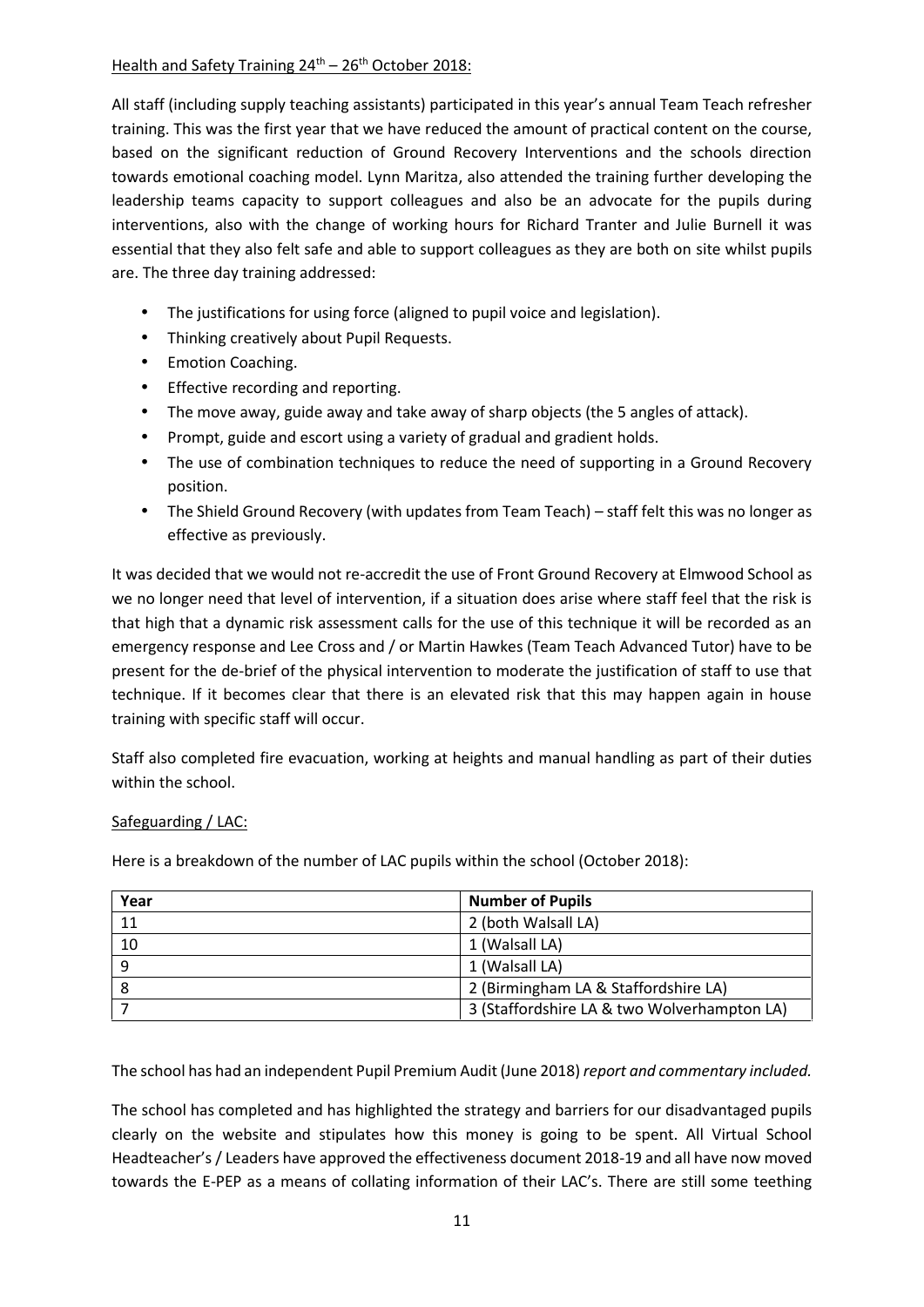problems with the system, especially around who is responsible to chair the meetings and also whether the termly meetings are essential, (or could one be a desk top activity), if the child is progressing well. Also the time in which the meeting occurs and how this effects effective target setting. This has had an increase and duplication of meetings, Lee Cross is therefore expected to attend 3 E-PEP meetings; 2 LAC reviews; 1 EHCP review (6 meetings in total for every LAC) which is a total of 54 meetings across the academic year – this isn't sustainable or necessary as there is a lot of duplication of information at meetings. I am therefore proposing that Lee Cross attends 2 E-PEP meetings (but all data to be submitted termly on the E-PEP); this information is to be shared with the Independent Reviewing Officer at LAC reviews and Lee Cross will continue to lead on EHCP reviews.

2/3 year 7 LAC's have completed their baseline assessments in reading, writing, maths and science (one was refusing to complete their reading assessment, so the data will be taken from their assessment in December 2018), this means that challenging targets have been set to support planning and pupil grouping.

The following data is based on Summer Term 2018 (and doesn't include the current year 7 pupils but does include the year 11 leavers).

Key:

| Working above expected progress. |
|----------------------------------|
| Working at expected progress.    |
| Working below expected progress. |

| Pupil       | <b>Reading</b>                    | <b>Writing</b> | <b>Maths</b>   | Science        |
|-------------|-----------------------------------|----------------|----------------|----------------|
| Year 9      |                                   |                |                |                |
| Year 8c     |                                   |                |                |                |
| Year 7b     |                                   |                |                |                |
| Year 7c     |                                   |                |                |                |
| Judgements: | 100% working at or above expected |                | 75% working at | 75% working at |
|             | progress.                         |                | or above       | or above       |
|             |                                   |                | expected       | expected       |
|             |                                   |                | progress.      | progress.      |

| Pupil    | English | <b>Maths</b> | Science |
|----------|---------|--------------|---------|
| Year 11a |         |              |         |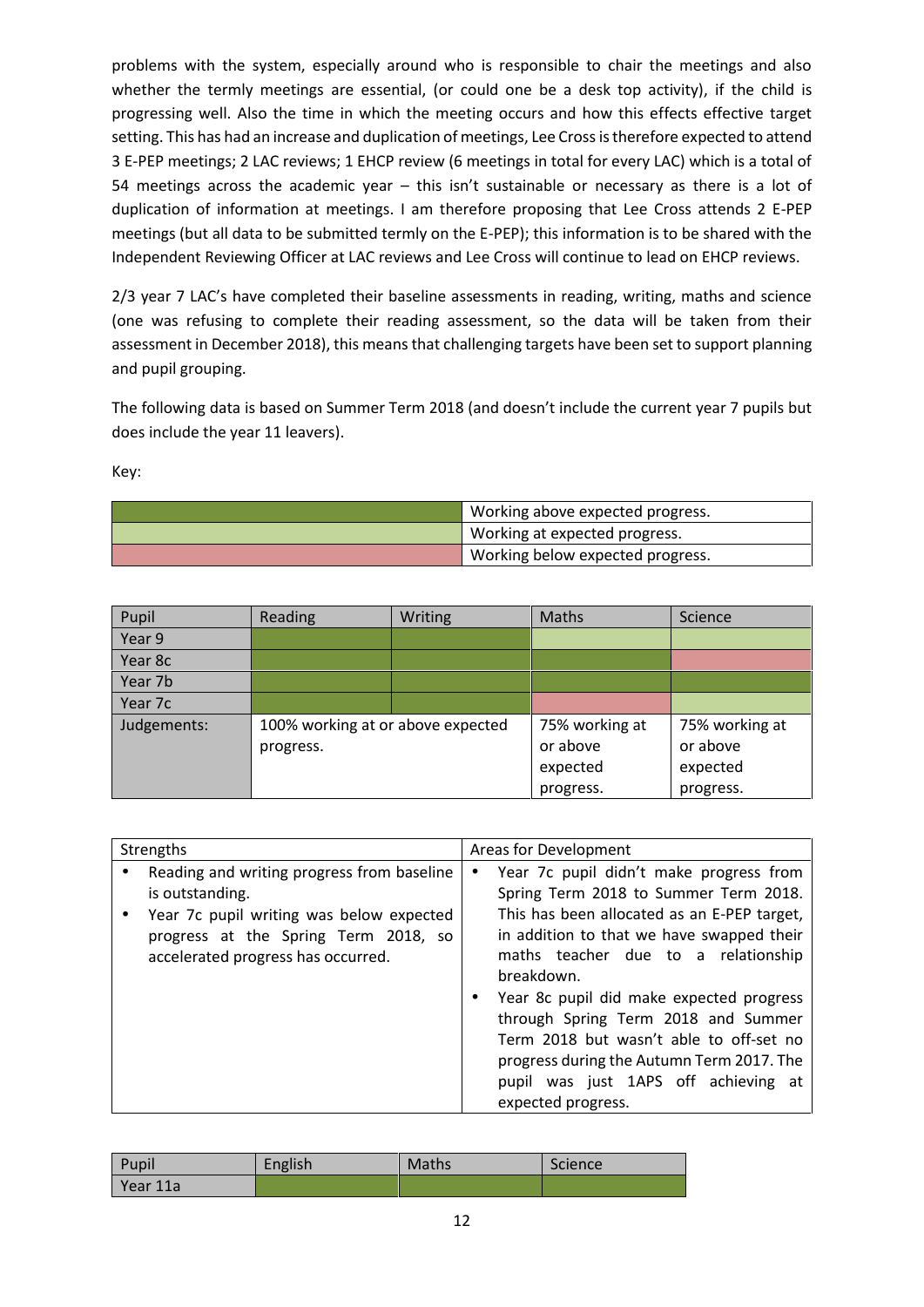| Year $11a^2$ |                                     |                                     | <b>Disapplied</b>                   |
|--------------|-------------------------------------|-------------------------------------|-------------------------------------|
| Year 10a     |                                     |                                     |                                     |
| Year 10b     |                                     |                                     |                                     |
| Judgements:  | 75% working at or<br>above expected | 75% working at or<br>above expected | 66% working at or<br>above expected |
|              | progress.                           | progress.                           | progress.                           |

| Strengths |                                                                            | Areas for Development |                                                                                          |
|-----------|----------------------------------------------------------------------------|-----------------------|------------------------------------------------------------------------------------------|
|           | English progress is outstanding.                                           | $\bullet$             | Year 10b pupil did make expected progress                                                |
|           | Maths progress is outstanding.                                             |                       | through Autumn Term 2017 and Summer                                                      |
|           | Year 10a pupil science was below expected                                  |                       | Term 2018 but wasn't able to off-set no                                                  |
|           | progress at the Spring Term 2018, so<br>accelerated progress has occurred. |                       | progress during the Spring Term 2018, due<br>to poor attendance. The pupil was just 1APS |
|           | Year 10b pupil English was below expected                                  |                       | off achieving at expected progress.                                                      |
|           | progress at the Autumn Term 2017, so                                       |                       |                                                                                          |
|           | accelerated progress has occurred.                                         |                       |                                                                                          |

**Quality of leadership and management of Elmwood School:** Current judgement ratified by Independent School Improvement Partner and LA Improvement Partner Grade 2 (July 2018). In addition to this Deb Barnes and Trevor Sutcliffe (ENTRUST – School Improvement Consultants) and Ms Jacquie Newsome (MATRIX Consultant) and Ms Lyndsey Draycott (Headteacher, Barr Beacon Academy) also stipulated that the current leadership team are under an immense amount of pressure but have no concerns in their ability to lead the school. (November 2018).

#### SEND Banding

The LA have delayed the financial model for Special School Funding formula until 2020-2021 as there hasn't been sufficient time for Special Heads to moderate pupil bandings or agree the level of costs based on need across the sector i.e. a child with SEMH Band 1 should receive the same funding across Elmwood School and Phoenix Academy. The projected discussion points prior to the deadline of March 2019 are:

- Ensuring that 'Pupil Led Top Up' rates (the values that are driven by the direct teaching / support / care staff ratios agreed within the existing funding formula) for each category of need are expressed consistently across different schools.
- Updating the costs that feed in to each individual schools overheads / premises / support costs.
- Where the £10k Place funding multiplied by the designated number does not cover all of the costs identified above, then the LA would look to express the difference (extra funding required) via a new 'Overhead and Premises – Top Up' rate.
- Where the £10k Place funding multiplied by the designated number provides more funding than that required to cover all of the costs identified, then the LA need to agree the process for adjusting or (reducing) this additional funding (potentially via a negative 'Overhead and Premises – Top Up' rate).

<sup>&</sup>lt;sup>2</sup> Year 11a was educated within a secure provision from November 2017 – February 2018 and then on their return to Walsall was educated within a semi-secure provision where an education package was supplied as part of the arrangements of the provision from February 2018 – present. Therefore, we have had no educational involvement with this child since Summer Term 2017 (when they were educated through NT&AS in a Staffordshire residential home.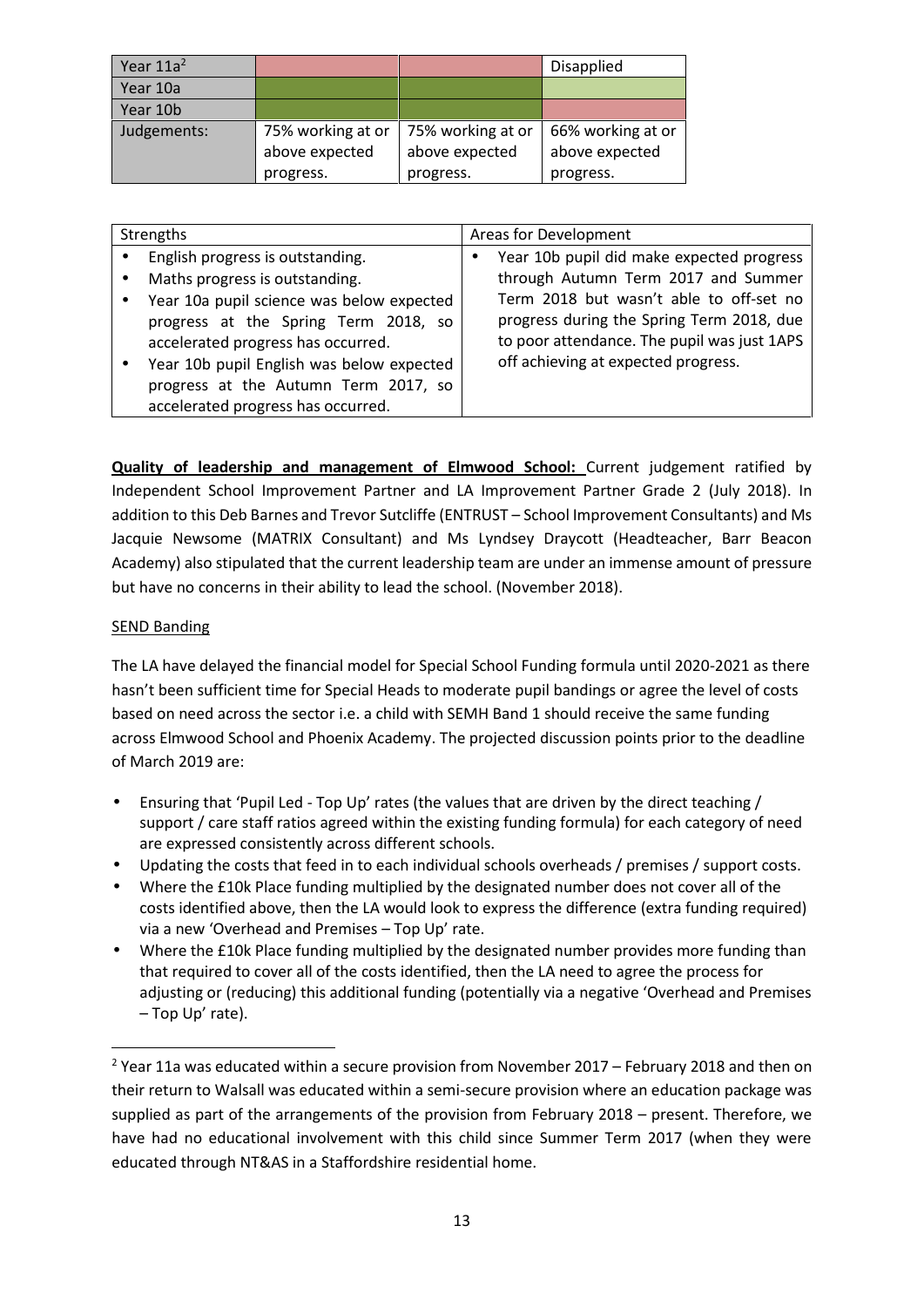Attendance at these meetings will be essential to safeguard the pupils that attend Elmwood now and in the future, it will also enable us to effectively manage a 3 year projection budget

## RAP 2017-18 Review:

Please look at the review of 2017-18 targets and raise challenges at the meeting. http://www.elmwood.walsall.sch.uk/ofsted/raising-achievement-plan-rap

## Curriculum Developments:

## **Summer Term 2018 Developments**

- The implantation of the Gateway Award in Science enabled those who weren't able to access a GCSE (within a year) to secure an appropriate qualification within Science and subsequently support entrance into a Post 16 provision.
- Completion of the GCSE Combined Science enabled pupils to access "good passes" and secure the requirements for Post 16 providers. It also enhanced and built upon the GCSE Biology (early entry) knowledge and understanding.
- The inclusion of Food Technology across 5 days (due to the growing size of the school).
- Specialist Leader in Education deployment from Shelfield Ormiston Academy to provide support and challenge to Art department in preparation for higher percentage of pupils being entered for GCSE Fine Art and greater clarity in assessment and organisation of the environment / resources.
- New specification in BTEC Performing Arts and BTEC Sport meaning that 2018-19 teachers will have to teach both specifications across their KS4 group. This is a challenge for staff as well as for the Internal Verifier.
- ASDAN Wider Key Skills are also reviewing their qualification suites so an alternative may need to be considered moving forward in 2019-2020.

## **Autumn Term 2018 Developments**

- The theme curriculum for Autumn Term One had a focus on enhancing basic ICT usage as staff felt that this was taking up a significant amount of their lesson time explaining basic operations within word and PowerPoint. This has maximised in class learning instead of dealing with ICT based questions. In addition to that radicalisation will be the focus during Autumn Term Two (based on challenge from Ms Jacquie Newsome - MATRIX Consultant) questions with school ambassadors about their narrow view of extremist groups (EDL and ISIS) and how radicalisation can occur from many groups. Bev Bailey has sourced detailed lesson plans / resources to support this across the whole school.
- The timetabled session of Stop-Think-Do for identified year 9c group to support with their new group and preparation for KS4 curriculum.

## SLE deployment:

Lynn Maritza continue to support the New Leaf Centre – Inclusion Centre for 1 day a week with a review meeting occurring on a termly basis to discuss the strategic direction of this support and the training and development needs for them in the future. This is an integral part of their movement from Special Measures. This is currently adding a  $5<sup>th</sup>$  of Lynn's salary back into the budget which will support the financial position of the school.